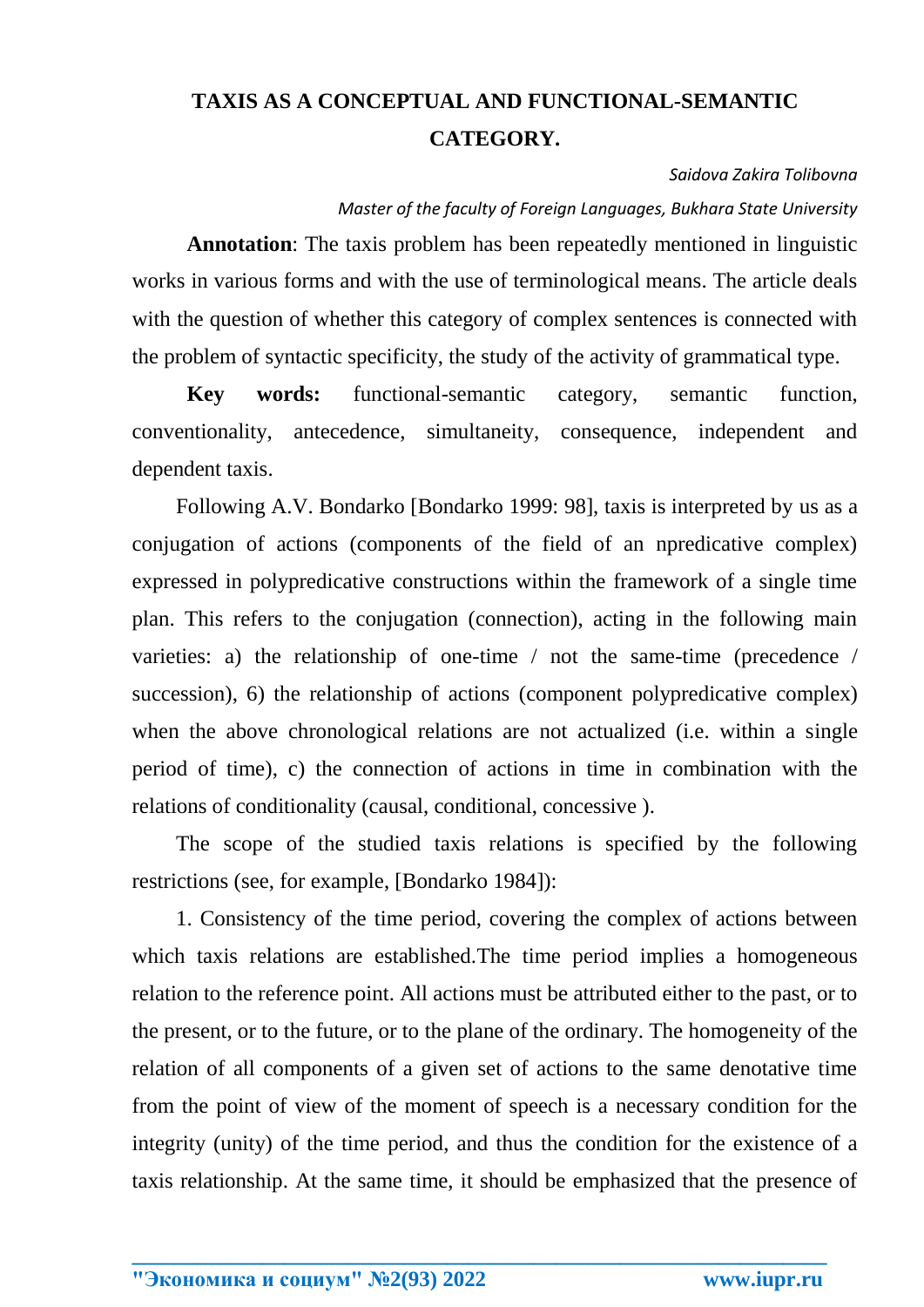time intervals between actions does not interfere with the integrity of the time period, if this integrity is ensured by temporal connections within the complex of actions and the homogeneity of their temporal reference.'

2. Homogeneity of action from the point of view of their specificity/generalization (usuality, obscenity, typicality). All designated actions must be either specific or ordinary, typical.

3. Taxis relations are limited by the framework of discourse. I mean statements that are equal to a sentence or a super phrasal unity. The boundaries of the analyzed statements are determined by the completeness and internal integrity of the taxis structure. All three of the above signs of taxis relations, limiting and clarifying the concept of taxis, are related to each other.The integrity of the time period, coupled with the integrity of the complex of actions united by taxis relations, implies homogeneity in terms of concreteness / abstractness (usuality, typicality) of the elements of the designated situation, and the framework of the statement is the sphere of realization of this complex of actions.

We consider taxis as a functional-semantic category (FSC), covering various means of expressing chronological relationships between two or more events within a single time period. FSC taxis correlates with the conceptual category (CC) of taxis, the content of which is defined as "characteristics of the reported fact in relation to another reported fact from the point of view of the transfer of relations of simultaneity and non-simultaneity (precedence or succession), but regardless of the fact of the message" [Bondarko 1983].In accordance with the principles of functional grammar, FSC as the invariant is constituted by a complex of semantic functions (SF), correlating with it as variants of a single semantic content.

When highlighting semantic functions, the following criteria are taken into account:

1) SF, which forms the basis of a functional-grammatical description, are extracted from the meanings of the language means that appear in statements. In particular, such meanings can be singled out as a result of comparing different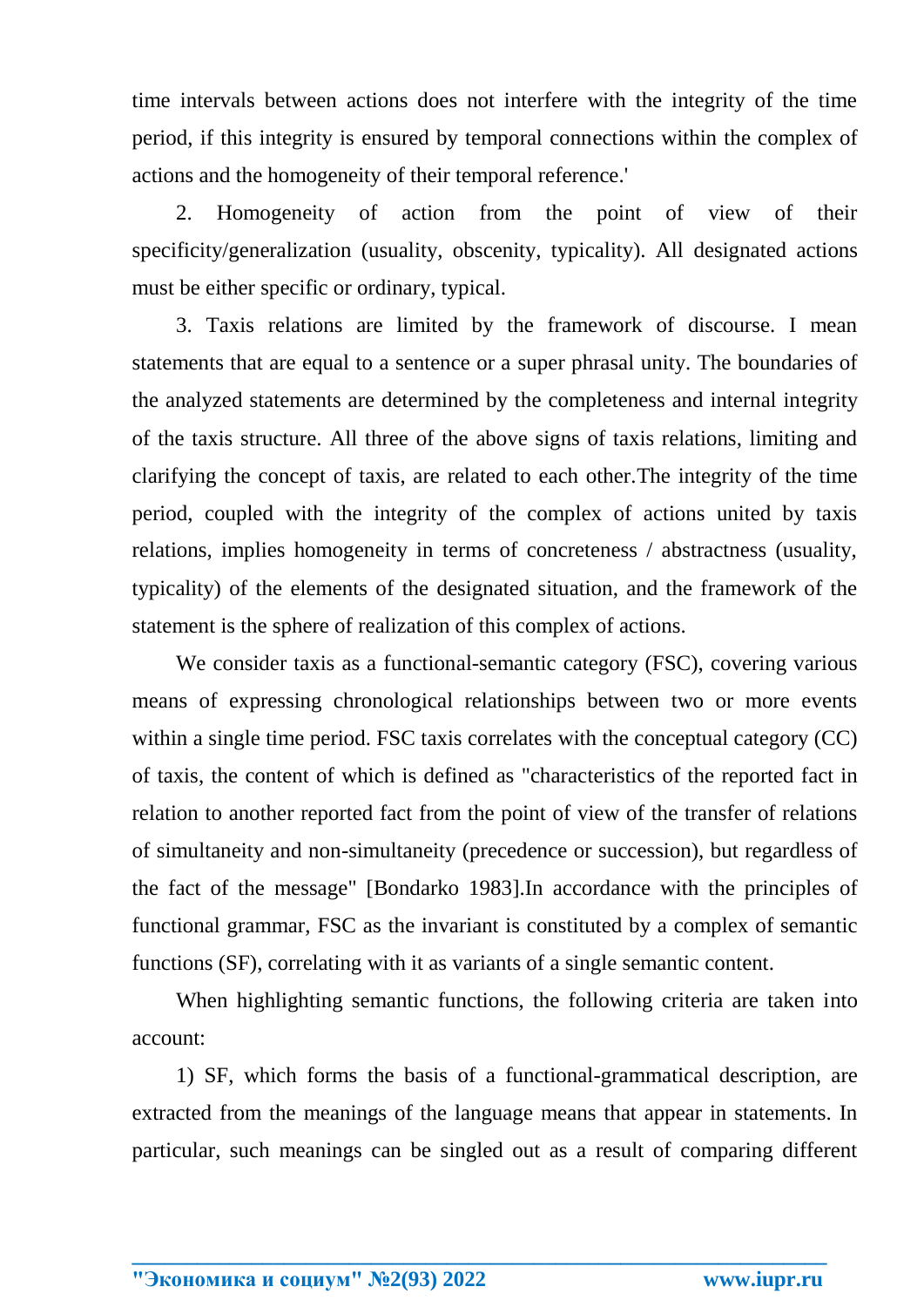statements (texts) characterized by differences in their linguistic content, but by the commonality of some invariant content elements.

2) SF must have a grammatical formal expression (along with a possible nongrammatical one). At the same time, we are talking not only about grammatical formal indicators, but also about grammatical features of a system-structural organization.

3) SF is the most generalized meanings, not reducible to the individual meanings of individual lexical units, i.e. meanings corresponding to the degree of abstractness that is characteristic of grammatical semantics.

This means that from the set of meanings expressed in texts in a given language, only categorical meanings are selected, that is, those that are embodied in the meanings of grammatical forms and categories, in service (grammatical) words, in special types of syntactic constructions in meanings of lexical and grammatical categories [Bondarko 1983: 51-52].

Simultaneity is an expression of the coincidence in time of a given action with another action or situation [Reznik 1987]. Simultaneity can be full or partial. Full simultaneity (overlay) is a complete coincidence of time intervals occupied by compared actions, and partial simultaneity (inclusion) "absorption by a wider time interval, taken by one of the actions, of the time of another action, which is of a more short-term nature" [Machina 2004: 104].

Antecedence is an expression of the non-coincidence in time of a given action with another action or situation, in which the determined action is located in time before another action and situation [Slaughter, 1987].

At the same time, we can talk about contact (when actions follow one after another without an intermediate interval) and distant (when there is a gap with a different length of interval between the previous and subsequent actions) juxtaposition of events.

Following is an expression of a mismatch in time of a given action with another action or situation, in which the determined action is located in time earlier than another action (situation). When describing the relationship of succession, one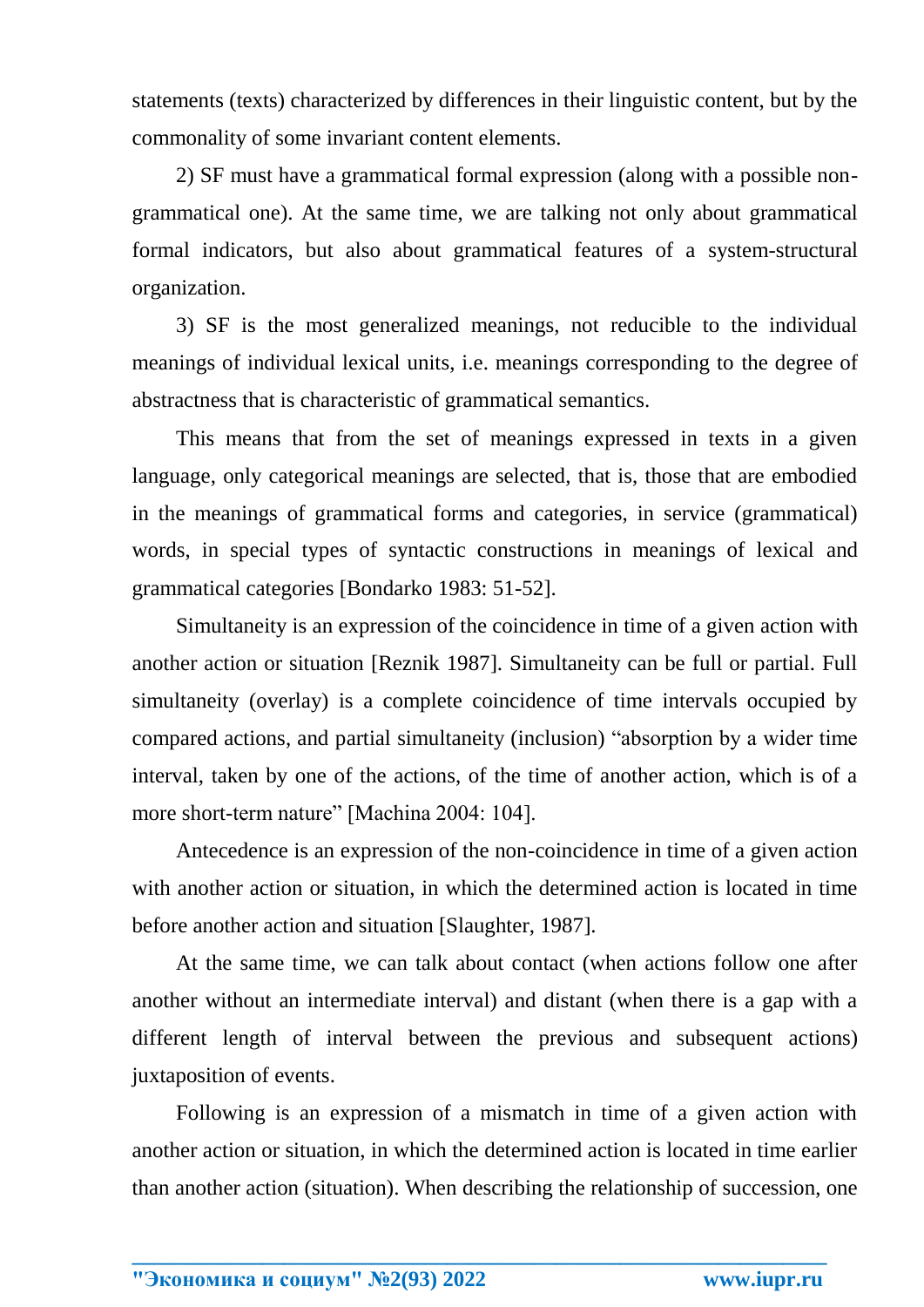can also talk about the contact and distant juxtaposition of events. The length of an interval follow may or may not have a specification.

## **References:**

1. Khodjaeva Dilafruz Izatilloevna. LEXICOGRAPHIC ANALYSIS OF LINGUISTIC TERMS (ON THE BASIS OF MATERIALS OF EXPLANATORY DICTIONARIES OF THE ENGLISH, RUSSIAN AND UZBEK LANGUAGES) // International Journal of Psychosocial Rehabilitation. Vol. 24, Issue 06, 2020, ISSN: 1475-7192. P. 603-612

2. D.I.Khodjaeva. Different viewpoints on lexicography and dictionary types//ACADEMICIA An International Multidisciplinary Research Journal, Vol. 11, Issue 2. – P. 1273-1276.

3. Khodjaeva D. I., Saidova Z. T., DEPENDENT TAXIS: SEMANTIC FEATURES AND METHODS OF EXPRESSION IN ENGLISH, Asian Journal of Multidimensional Research (AJMR) https://www.tarj.in, ISSN: 2278-4853 Vol 10, Issue 5, May, 2021, DOI: 10.5958/2278-4853.2021.00411.0

4. Nematullaeva M.N. Typology of the expression of taxis relations (based on Tajik and English): Author. diss. cand. filol. sciences. - Khujand, 2002.

5. Thelin, N. B. (1990). Verbal aspect in discourse: Contributions to the semantics of time and temporal perspective in slavic and non-slavic languages. Amsterdam Philadelphia: J. Benjamins Co..

6. Maksimova L.Y. Undifferentiated taxis relations: on the material of English and Russian: Abstract. disc. cand. filol. sciences. - Kemerovo, 2005

7. Бондарко А.В. К вопросу о временных отношениях // Типология. Грамматика. Семантика. - СПб, 1998. - с. 157-173.

8. Бондарко А.В. Основы функциональной грамматики. Языковая интерпретация идей времени. - СПб .: Изд-во С.-Петерб. ун-та, 1999. - 260 с.

9. Маслов Ю.С. Избранные труды: аспектология. Общее языкознание. - М .: Яз. Славянская, культура, 2004. - 840 с.MaslovYu.S. Resultive, perfectand verbal type // Typology of constructive constructions. - L., 1983. - p. 41-54.